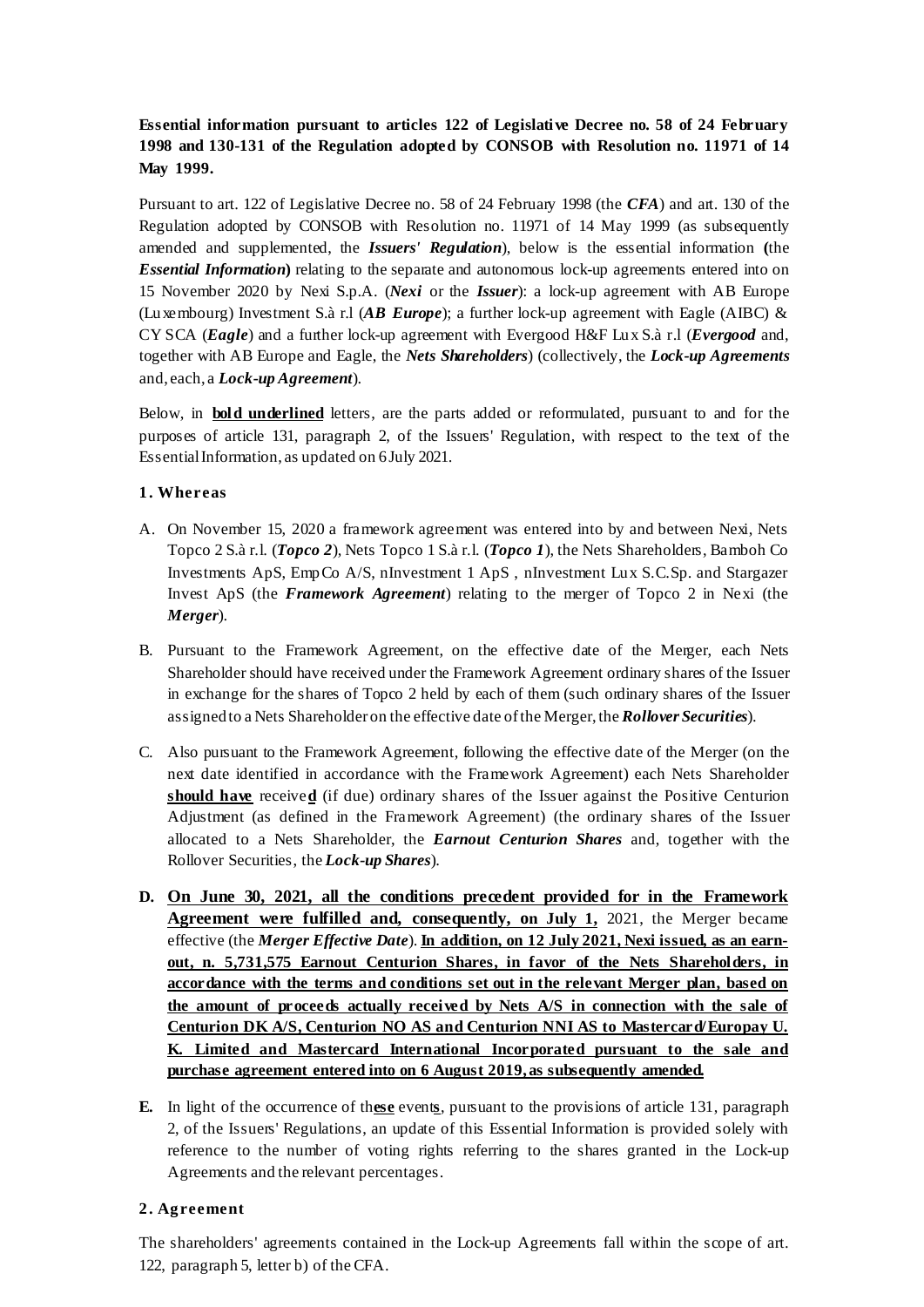This Essential Information, as updated pursuant to article 131(2) of the Issuers' Regulation, constitute a summary of the agreements contained in the Lock-up Agreements for the sole purpose of the publication provided for by art. 130 of the Issuers' Regulations. For all intents and purposes, only the full text of each Lock-up Agreement as communicated and filed pursuant to art. 122, paragraph 1, letters a) and c) of the CFA is valid.

#### **3. Companies whose financial instruments are subject to the Lock-up Agreements**

The Lock-up Agreements concem ordinary shares of Nexi S.p.A., with registered office in Milan, Corso Sempione n. 55, having VAT number, tax code and registration number with the Milan Companies' Register 09489670969, admitted to trading on the stock exchange (*Mercato Telematico Azionario*) organized and managed by Borsa Italiana S.p.A. (ISIN IT0005366767), held by the Nets Shareholders.

#### **4. Parties to the Lock-up Agreements and financial instruments held by them**

(i) A Lock-up Agreement has been entered into, on the one hand, by Nexi (as identified in the paragraph above) and, on the other hand, by AB Europe (Luxembourg) Investment S.à r. l, a limited liability company (*société a responsabilité limitée*) incorporated under Luxembourg law, having its registered office at 2 4, rue Beck, L 1222 Luxembourg, registered in the Luxembourg Trade and Companies Register (*Registre de Commerce et des Sociétés*) under number B218765 and indirectly controlled, ultimately, by Advent International Corporation, a company incorporated under Delaware law, with registered office at 800 Boylston Street Suite 3300, Boston MA 021996179510555, registered at the Central Registration Depository under number 105673.

The Nexi shares held by AB Europe**,** as a result of the completion of the Merger **and the issuance of the Earnout Centurion Shares,** are equal to no. **52,678,731**, attributing equal voting rights, and representing approximately **5.06**% of the corporate capital of Nexi.

(ii) A further Lock-Up Agreement has been entered into, on the one hand, by Nexi (as identified in the paragraph above) and, on the other hand, by Eagle (AIBC)  $\&$  CY SCA, a partnership limited by shares (*société en commandite par actions*) incorporated under Luxembourg law, with registered office at 24, rue Beck, L 1222 Luxembourg, registered with the Luxembourg Trade and Companies Register (*Registre de Commerce et des Sociétés*) under number B211906 and indirectly controlled, ultimately, by Bain Capital Private Equity (Europe) LLP, a company incorporated under the law of the United Kingdom, with registered office at 11th Floor 200 Aldersgate Street, London, England, EC1A 4HD, registered with the competent register under number OC380135.

The Nexi shares held by Eagle**,** as a result of the completion of the Merger **and the issuance of the Earnout Centurion Shares,** are equal to no. **79,729,512**, attributing equal voting rights, and representing approximately 7.6**7**% of the corporate capital of Nexi.

(iii) A further Lock-Up Agreement has been entered into, on the one hand, by Nexi (as identified in the paragraph above) and, on the other hand, by Evergood H&F Lux S.à r.l., a limited liability company (*société a responsabilité limitée*) incorporated under Luxembourg law, with registered office in boulevard F.W. Raiffeisen, 15, L 2411 Luxembourg, Grand Duchy of Luxembourg, registered in the Luxembourg Trade and Companies Register (*Registre de Commerce et des Sociétés*) under number B225755 and indirectly controlled, ultimately, by H&F Corporate Investors VIII Ltd, a company incorporated under the law of the Cayman Islands, with registered office at 27 Hospital Road, George Town, Grand Cayman, KY1-9008, Cayman Islands, registered in the Luxembourg Trade and Companies Register (*Registre de Commerce et des Sociétés*) under number IT-288406.